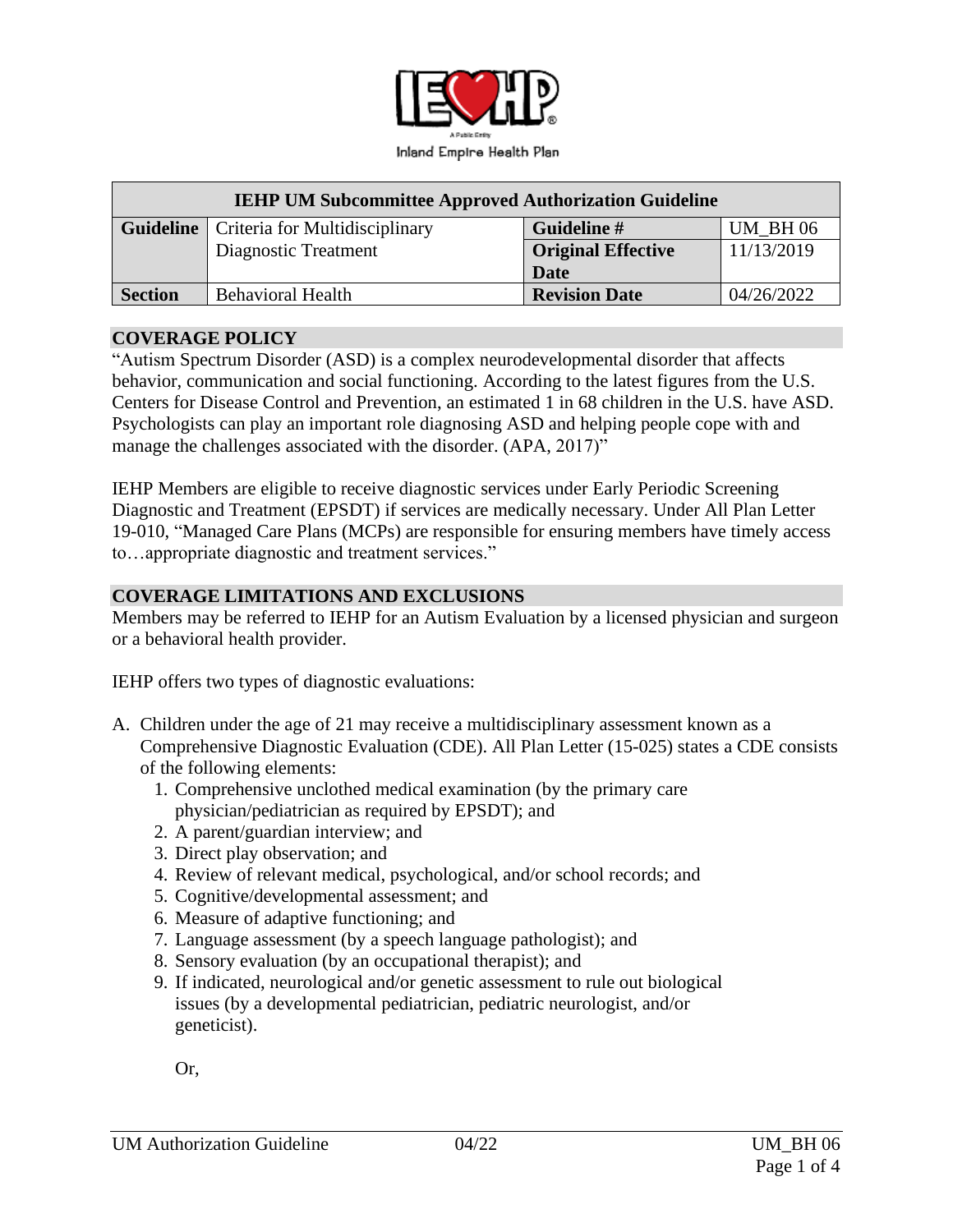- B. Members may receive a Psychological Diagnostic Evaluation (PDE), which is comprised of the following elements:
	- 1. A Psychological Diagnostic Evaluation is a single provider assessment conducted by a Psychologist to assess and diagnose ASD. According to the American Psychological Association (2019) a Psychological Assessment must include:
		- a. Norm-referenced psychological tests
		- b. Informal tests and surveys
		- c. Interview information
		- d. School or medical records
		- e. Medical evaluation
		- f. Observational data
- C. Based on the presented findings, IEHP uses the following criteria when determining the appropriate level of diagnostic services. Furthermore, this criteria is used when determining if a Member requires a multidisciplinary assessment (CDE) as opposed to a less complex Psychological Diagnostic Evaluation (PDE). Consideration will be offered to ensure time and distance requirements are met if one assessment and not the other is offered closer to the Member's home. It is important to note, regardless of which level of diagnostic services - is authorized, the Member will receive approval for a diagnostic assessment once medical necessity is established. If a Member does not meet the criteria for a CDE, they will be offered a PDE.

## 1. **The criteria for a CDE are as follows:**

- a. Member to have a chronic illness and/or medical condition and **two or** more of the following (Members without a chronic illness and/or medical condition must meet any three of the following):
- b. Age 0-6 years
- c. In Foster Care or history of adoption/foster care
- d. Exhibiting tier III mental health symptoms
- e. Genetic Concerns
- f. History of physical/sexual/emotional abuse

# **ADDITIONAL INFORMATION**

A psychologist can evaluate and diagnose a patient with Autism Spectrum Disorder based on the overall results of the evaluation. Through this process the psychologists can begin new treatment plans and set goals as the patient grows (APA, 2019). Psychologist can then make individualized recommendations for the patient based on cognitive, behavioral, emotional and academic needs (APA, 2019). Patients can be referred for more complex testing and treatment when deemed medically necessary.

## **CLINICAL/REGULATORY RESOURCE**

Apollo does not speak to Autism Diagnostics

MCG Guidelines does not speak to Autism Diagnostics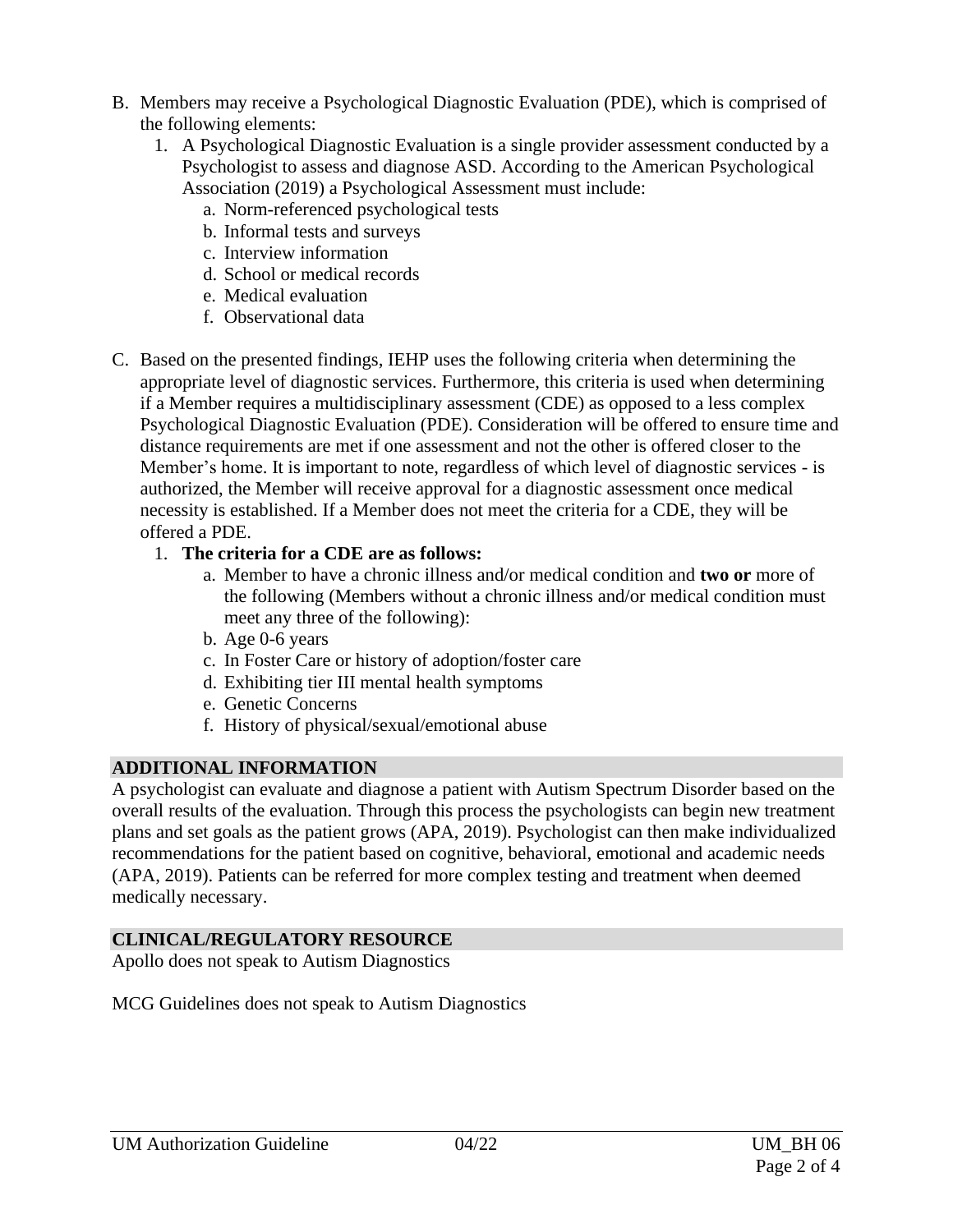### **Discussion with Provider**

In consultation with a network provider not affiliated with the process, it was reported that a single, well trained Licensed Psychologist can assess and diagnose autism and a multidisciplinary team is not necessary.

### **Comparative Studies**

In 2018 Hayes, Ford, Rafeeque, and Russell conducted a literature review of several reputable databases (Cochrane library, US National Guidelines Clearinghouse, etc.) for clinical practices around the diagnosis of Autism. Over 20 articles were found and analyzed. It was found that multidisciplinary approaches were ideal, but an experienced healthcare professional was enough.

In 2000, The American Academy of Neurology published an article on the diagnostics of Autism and found stated that "a clinician experienced in the diagnosis and treatment of autism is usually necessary for accurate and appropriate diagnosis." Therefore, this demonstrates a single clinician as opposed to a team can diagnose autism.

In 2010 Missouri released best practice guidelines. In the guidelines they discussed that a single lead clinician may assess and diagnose Autism but is also trained to be aware when input from other professionals is needed. They proposed a tiered approach, stating a multidisciplinary approach is not required for accurate diagnosis in all cases and can actually delay the diagnosis, especially when availability of specialists is limited.

In the tiered approach, it was discussed that the children vary in regard to age and severity of symptomology. Tier 1 is for children with severe symptoms or who have more apparent symptoms of Autism diagnosis and can be rendered by a single clinician whereas tier 3 is for individuals who have very complex symptoms and have multiple coexisting conditions. For tier 3, multiple professionals should be consulted.

#### **REFERENCES**

- 1. American Academy of Pediatrics. Identification, Evaluation, and Management of Children with Autism Spectrum Disorder. January 2020. Available at: <https://pediatrics.aappublications.org/content/145/1/e20193447> Accessed on April 13, 2022.
- 2. American Psychological Association. Diagnosing and managing autism spectrum disorder (ASD). How Psychologists Help with Autism Spectrum Disorder (ASD). January 2017. Available at: <https://www.apa.org/helpcenter/autism> Accessed on April 13, 2022.
- 3. American Psychological Association. Understanding Psychological Testing and Assessments. February 2019. Available at: [https://www.apa.org/topics/testing-assessment](https://www.apa.org/topics/testing-assessment-measurement/understanding)[measurement/understanding.](https://www.apa.org/topics/testing-assessment-measurement/understanding) Accessed on August 3, 2021.
- 4. Consultation with Dr. Paul McMahon, Lic 15721, July 30, 2021.
- 5. Consultation with Dr. Mara Latts, Lic 18222, October 14, 2019.
- 6. Department of Health Care Services (DHCS) All Plan Letter (APL) 15-025 Responsibilities for Behavioral Health Treatment Coverage for Children Diagnosed with Autism Spectrum Disorder. Accessed on April 13, 2022